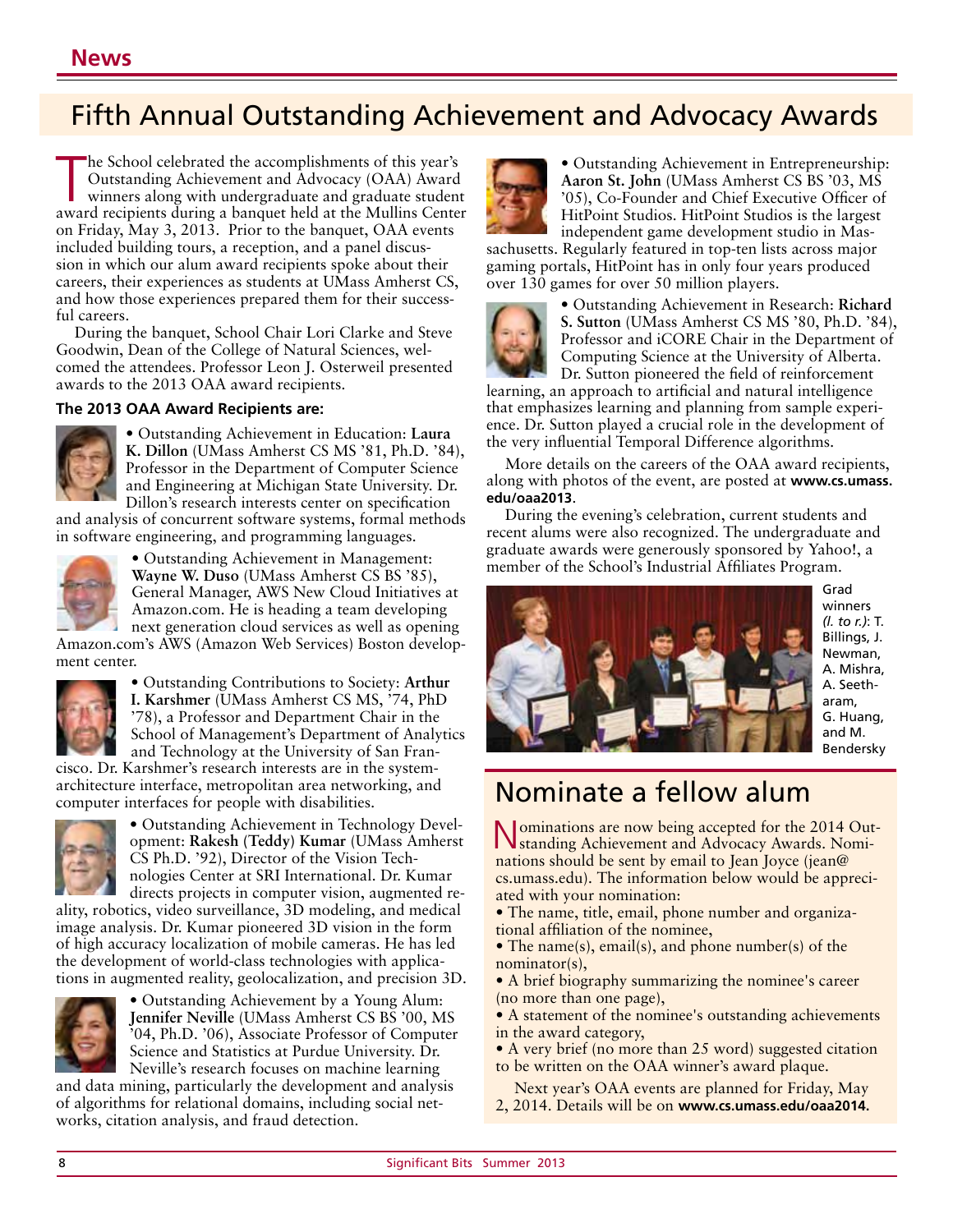### **Alum Connections**

Professor Sridhar Mahadevan, Graduate Program Director, presented these **Outstanding Graduate Student Awards:**

- Outstanding Dissertation Award: **Michael Bendersky** (Ph.D. '12)
- Outstanding Dissertation Award: **Gary B. Huang**  (Ph.D. '12)
- Outstanding Synthesis Award: **Aditya Kumar Mishra**
- Outstanding Synthesis Award: **Anand Seetharam**
- Outstanding Teaching Assistant Award:
- **William T. Billings**
- Outstanding Teaching Assistant Award: **Jessica Newman**

Professor Roderic Grupen presented the following **Outstanding Undergraduate Awards** to students in this year's graduating class:

- Exemplary Achievement in Computer Science: **Caleb Raitto**
- Achievement in Artificial Intelligence: **Nicolas Ioannou**
- Achievement in Computer Science: **Priscilla Briggs**
- Achievement in Computer Science: **Gal Shenar**
- Achievement in Information Management: **Jeffrey Pezzone**
- Achievement in Interdisciplinary Study: **Anthony Battaglia**
- Achievement in Interdisciplinary Study: **Steven Tenaglia**
- Achievement in Systems: **Andrey Izotov**
- Achievement in Theory: **Alexander Bristol**



Undergrad winners (*l. to r.)*: A. Bristol, A. Izotov, S. Tenaglia, A. Battaglia,, J. Pezzone, P. Briggs, N. Ioannou, and C. Raitto; not pictured: G. Shenar

## CS Scholarships established

T he School is pleased to announce that two endowed scholarships have been established, thanks to generous contributions from our CS alums.

### **The Jim Gray Scholarship in Computer Science**

This scholarship was established in 2013 by CS alum Hanuma Kodavalla to pay tribute to renowned computer scientist, Jim Gray, who was lost at sea in 2007. Hanuma works at Microsoft and received a Ph.D. in Computer Science at UMass Amherst in 1988. The scholarship will provide support to first year CS graduate students pursuing research in the area of systems.

### **The Sudha and Rajesh Jha Scholarship**

This scholarship was established by Sudha Mishra and Rajesh Jha in 2013. Rajesh graduated from UMass Amherst in 1990 with an M.S. in Computer Science and works at Microsoft. Sudha and Rajesh chose to establish

**Timothy Wood** (Ph.D. '11), Assistant Professor in the Department of Computer Science at The George Washington University, received a 2013 NSF CAREER Award for "Application-Agnostic, Distributed-Aware Cloud Platforms."

The May 1, 2013 issue of *ACM Tech New*s highlighted the work of University of Oklahoma Computer Science Associate Professor **Amy McGovern** (Ph.D. '02) on tornado prediction.

Dr. **Akshat Kumar**'s (Ph.D. '13) dissertation was selected as a Runner-Up for the IFAAMAS-12 Victor Lesser Distinguished Dissertation Award. The award recognized outstanding dissertations completed in 2012 in the area of Autonomous Agents or Multiagent Systems. Advised by Prof. Shlomo Zilberstein, Kumar's thesis was titled "Exploiting Domain Structure in Multiagent Decision-Theoretic Planning and Reasoning." He is a Research Scientist at IBM Research in India.

Starting in 2014, **Matthew Dwyer** (Ph.D. '95) will be the Editor-in-Chief of the *IEEE Transactions on Software Engineering*. Dwyer is the Interim Department Chair and Henson Professor of Software Engineering at the University of Nebraska Department of Computer Science and Engineering.

**Sharad Jaiswal** (Ph.D. '05) and his colleagues have developed a mobile radio app, CommunityWeb, that can be used on low-end cellphones to provide region-specific news to people across India. Their development is detailed in an article on livemint.com. Jaiswal is a Researcher at Alcatel-Lucent Bell Labs in India.

**Anita Raja** (Ph.D. '03) was the moderator and **Hala Mostafa** (Ph.D. '11) was a panelist of a mentoring panel session at the CRA-W/CDC Discipline-specific Workshop during AAMAS '13. Raja is an Associate Professor at UNC Charlotte and Mostafa is a Research Scientist at BBN Technologies. Both were advised by Victor Lesser.

a scholarship out of appreciation for the support Rajesh received while a CS student. Their scholarship will benefit first year graduate students studying Computer Science.

Donations of any amount are helpful to the CS community and are greatly appreciated. Scholarships not only help students defray the cost of attending, but help attract the very brightest students to study here at UMass Amherst. If you are interested in learning about how you can contribute to the School or to an existing scholarship, or establish one of your own, please contact Jenn Cooper at 413-545-2771 or jcooper@cns.umass.edu. Or, you can make a gift online at **www.cs.umass.edu/donate**, or by check made out to UMass Amherst Computer Science and mailed to the School of Computer Science, UMass Amherst, 140 Governors Drive, Amherst, MA 01003-9264.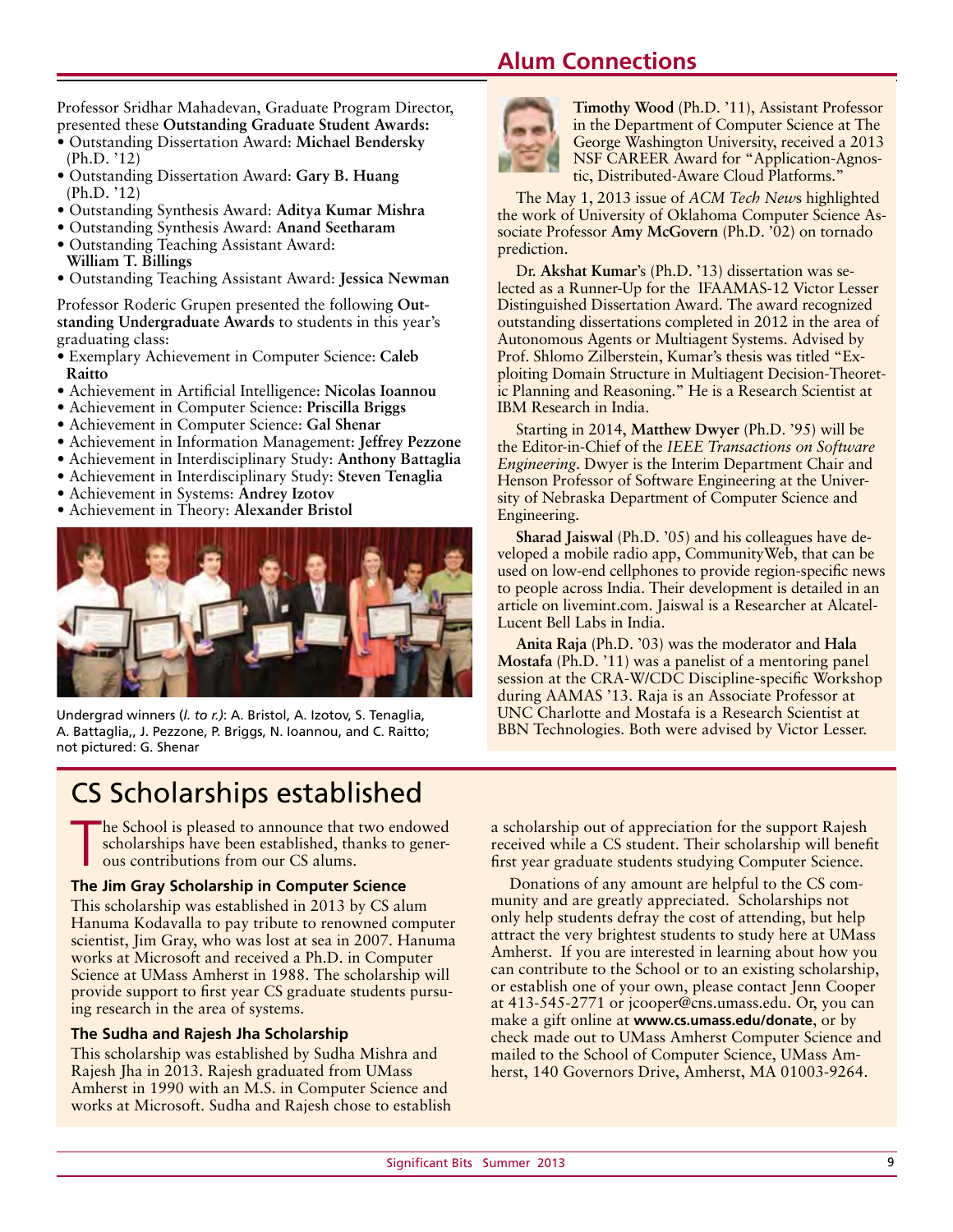# **Celebrate the (new!)**

## **School of Computer Science:**

# **Broadening the Impact of Computing**

## **October 17 - 19, 2013**

IN CELEBRATION OF THE CREATION of the new School computer Science and the 50th anniversary of the founding of our Department, the School of Computer Science is hosting a series of events, October 17-19, 2013, that will exp **N CELEBRATION OF THE CREATION** of the new School of Computer Science and the 50th anniversary of the founding of our Department, the School of Computer Science is hosting a expansive and outward looking view of the computing discipline and its broadening impact across the campus and state, and in society. The events, aimed at a diverse audience of students (undergrads, grads, majors and non-majors alike), alumni, campus and community members, are open to all. Come and learn about the many exciting directions in which computing is heading!

## **Highlights:**

- Visit with current and former faculty and students
- Talks and panel discussions with distinguished guests, faculty, and alums
- Alum Social and Dinner (50th Anniversary Celebration)
- Career and Internship Fair CS alums promoting their companies
- BBQ lunch
- Family-friendly Activities
- Campus Homecoming Events (Parade, Concerts, Tours, Sports, and more)

**See celebration website** www.cs.umass.edu/SCScelebration **to register and for more details on the schedule of events**

### **Looking for recruits for your CS-related positions and internships?**

As part of the celebration, an informal career/ internship fair and panel session will be held on Thursday, October 17 for our alums to showcase their organizations to UMass Amherst students.

Contact Jean Joyce at jean@cs.umass.edu or 413-545-6310 if you are interested in having a booth in our CS building for the career fair. Limited space is available.

# **www.cs.umass.edu/SCScelebration**